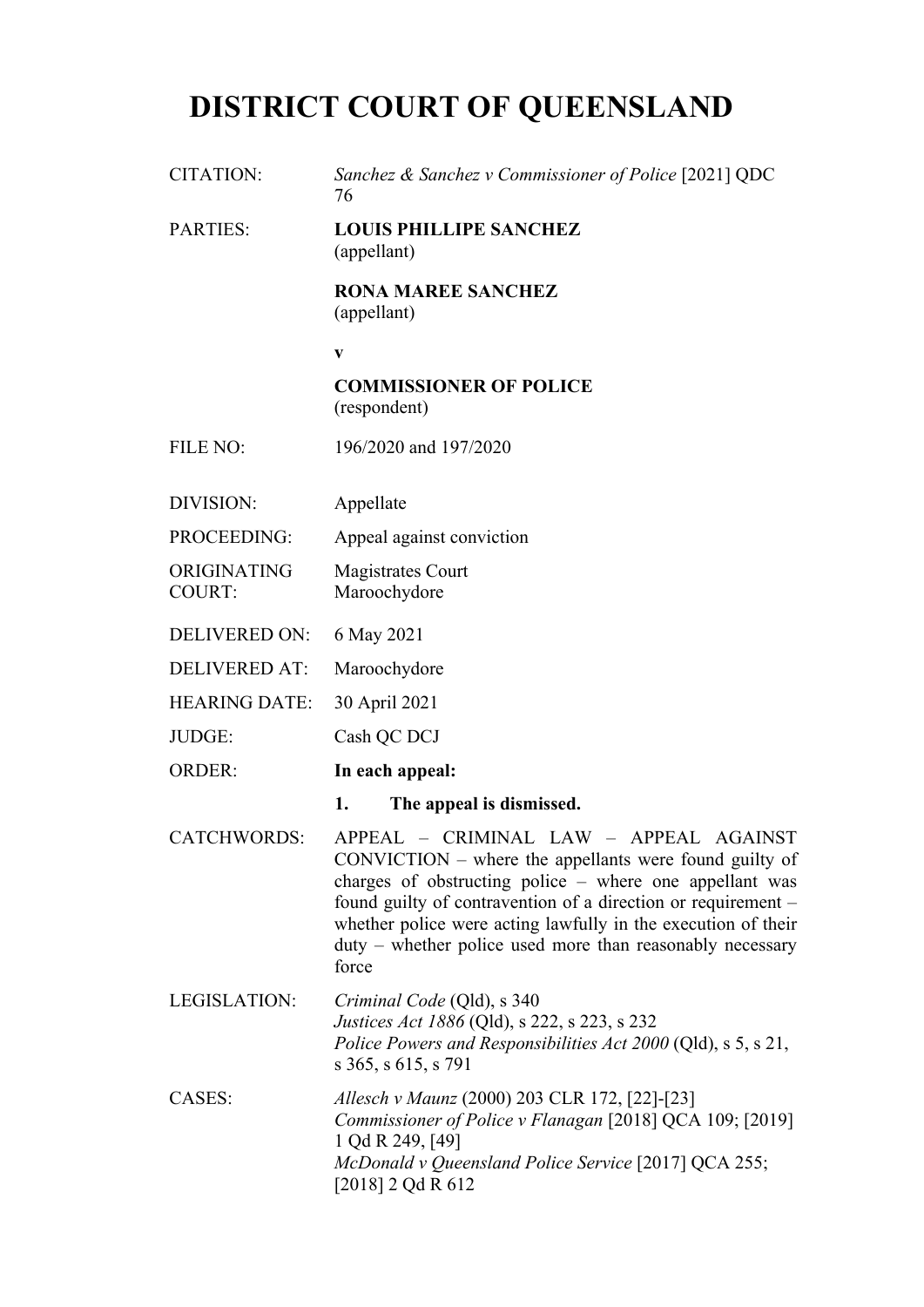|              | <i>Namoa v The Queen</i> [2021] HCA 13, [11]<br>Robinson Helicopter Company Inc. v McDermott (2016) 90<br>ALJR 679; [2016] HCA 22, [43]<br>Teelow v Commissioner of Police [2009] QCA 84, [4]<br>Whitelaw v O'Sullivan [2010] QCA 366, [26]-[27]<br>Wright & Anor v Queensland Police Service and Ors [2002]<br>QSC 46, [30] |
|--------------|------------------------------------------------------------------------------------------------------------------------------------------------------------------------------------------------------------------------------------------------------------------------------------------------------------------------------|
| APPEARANCES: | J B Godbolt for the appellants<br>N Hamilton for the respondent                                                                                                                                                                                                                                                              |
| SOLICITORS:  | Matrix Legal for the appellants<br>Office of the Director of Public Prosecutions for the<br>respondent                                                                                                                                                                                                                       |

### **Introduction**

- [1] On 12 November 2020 the appellants both appeared before a Magistrate at Maroochydore. Louis Phillipe Sanchez, whom I will call Mr Sanchez, entered pleas of not guilty to two charges. Each charge, as finally amended, alleged that on 29 July 2019 Mr Sanchez wilfully obstructed a police officer who was acting in the execution of his duty, contrary to section 340 of the *Criminal Code* (Qld).<sup>1</sup> Rona Maree Sanchez, whom I will call Mrs Sanchez, entered pleas of not guilty<sup>2</sup> to three charges. Two were allegations of obstructing police in the same terms as faced by Mr Sanchez. The third was an allegation that Mrs Sanchez contravened a direction or requirement by failing to state her full and correct name, contrary to section 791 of the *Police Powers and Responsibilities Act 2000* (Qld) ('PPRA'). The events the subject of the charges occurred during an attempt by the two police officers to arrest the son of the appellants. His name is Phillipe Sanchez. To avoid confusion, and without intending any disrespect, I will refer to him as Phillipe.
- [2] The critical issue in the trials was whether the prosecution had proved, beyond reasonable doubt, that the police officers were acting in the execution of their duty. After hearing evidence from the two police officers involved in the events, the Magistrate convicted each appellant of each offence. The same penalty was imposed – a global fine of \$1,500, with no convictions being recorded – in relation to each appellant. They both now appeal against their convictions, and the sentences imposed, pursuant to section 222 of the *Justices Act* 1886 (Qld).<sup>3</sup> The issues raised by the grounds of appeal are identical in each case. They can be summarised as follows:
	- (a) Did the prosecution prove the police were authorised by section 365 of the PPRA to arrest Phillipe without warrant?

<sup>1</sup> An offence contrary to section 340 of the *Criminal Code* (Qld) is a crime, and therefore an indictable offence: see section 3. Such an offence may be heard summarily pursuant to section 552A.

 $\overline{2}$  The transcript of proceedings, court document 7, erroneously records at T.1-7, that Mrs Sanchez pled guilty.

<sup>3</sup> As discussed below, the sentence appeals were only relevant in the event one or more of the convictions were set aside.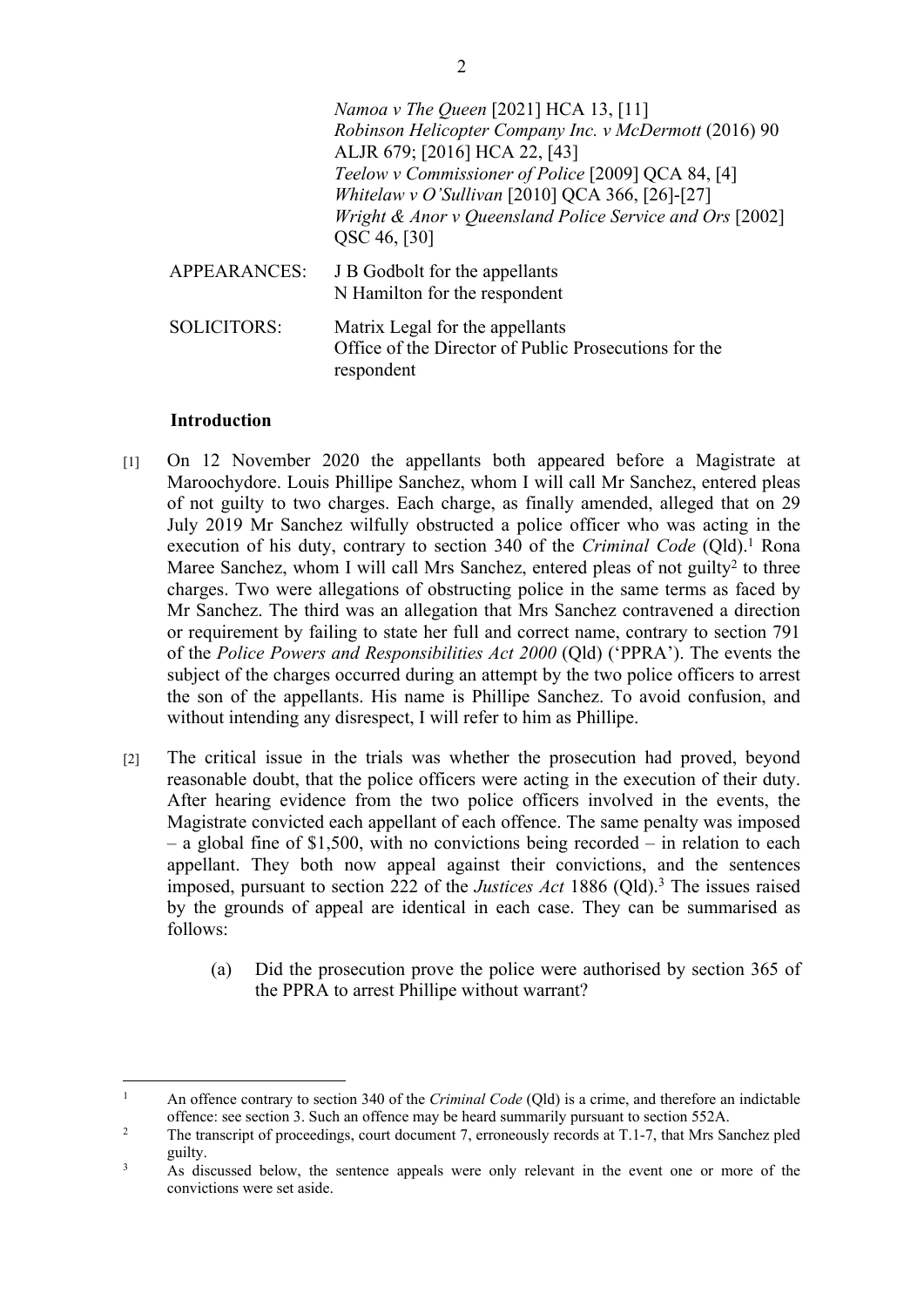- (b) If so, did the evidence fall short of proving the police acted in the execution of their duty because they used more than 'reasonably necessary' force, contrary to section 615 of the PPRA?
- [3] For the reasons that follow, I am satisfied that the police were authorised to arrest Phillipe without warrant and the evidence established the police used no more force than was reasonably necessary. It follows the appeals must be dismissed. Before summarising the evidence and dealing with the arguments of the parties it is appropriate to set out the principles relevant to the determination of an appeal pursuant to section 222 of the *Justices Act 1886* (Qld).

## **Applicable legal principles**

[4] An appeal to this court pursuant to section 222 of the *Justices Act 1886* (Qld) is to be determined in accordance with section 223 of that Act. That is, the appeal is by way of rehearing on the evidence before the Magistrate (and any other evidence introduced with leave of this court) rather than a hearing de novo. It is for the appellant to demonstrate that the decision the subject of the appeal is the result of some legal, factual or discretionary error.<sup>4</sup> An appeal by way of re-hearing involves the appellate court conducting a 'real review' of the evidence given at the trial. In Robinson Helicopter Company Inc. v McDermott,<sup>5</sup> the High Court said:

> A court of appeal conducting an appeal by way of rehearing is bound to conduct a "real review" of the evidence given at first instance and of the judge's reasons for judgment to determine whether the judge has erred in fact or law. If the court of appeal concludes that the judge has erred in fact, it is required to make its own findings of fact and to formulate its own reasoning based on those findings.

[5] In *McDonald v Queensland Police Service*,<sup>6</sup> Bowskill J said that:

It is well established that, on an appeal under s 222 by way of re-hearing, the District Court is required to conduct a real review of the trial, and the Magistrate's reasons, and make its own determination of relevant facts in issue from the evidence, giving due deference and attaching a good deal of weight to the Magistrate's view. Nevertheless, in order to succeed on such an appeal, the appellant must establish some legal, factual or discretionary error.

[6] If, after conducting the necessary review, I am satisfied of the guilt of the appellants, it is appropriate to dismiss the appeals.

## **Summary of the evidence in the proceedings**

[7] The only witnesses called in the proceedings were the two police officers who were said to have been obstructed by the appellants, Senior Constable Peter Elford and Senior Constable David Hoffman. Neither appellant gave, or called, evidence. The appellants accepted that 'not much' of the evidence was in dispute.<sup>7</sup> Most of the

<sup>4</sup> *Allesch v Maunz* (2000) 203 CLR 172, [22]-[23]; *Teelow v Commissioner of Police* [2009] QCA 84, [4]. Cf *Forrest v Commissioner of Police* [2017] QCA 132, 5.

<sup>5</sup> (2016) 90 ALJR 679, 686 – 687; [2016] HCA 22, [43] (footnote references omitted).

<sup>6</sup> [2017] QCA 255; [2018] 2 Qd R 612.

<sup>7</sup> T.1-9.44.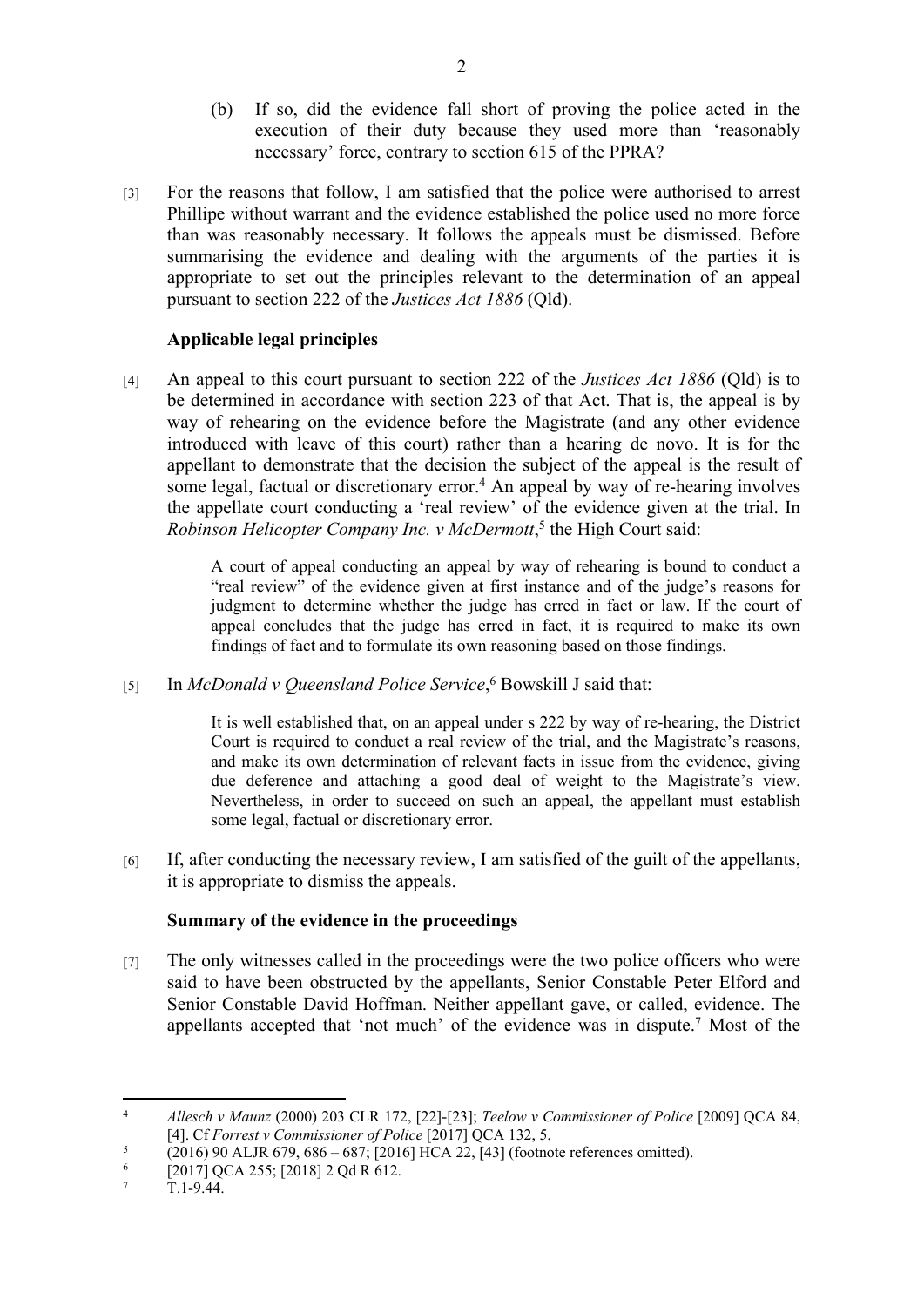evidence-in-chief of the police officers was given, with the agreement of counsel for the appellants, by a reading of their written statements. $8$ 

- [8] At the start of the hearing the prosecutor gave particulars of the allegations of obstructing police. For Mrs Sanchez she was alleged to have obstructed Hoffman by trying to force the bedroom door closed when Elford was attempting to arrest Phillipe in the bedroom. She was alleged to have obstructed Elford by lying on top of Phillipe in the bedroom when he was being arrested. Mr Sanchez was said to have obstructed Hoffman by blocking the bedroom door to stop him entering to assist Elford. He was said to have obstructed Elford by pulling the bedroom door closed, preventing Elford leaving the room after he had arrested Phillipe.
- [9] Constable Elford testified first. He had been a police officer since April 2015. On 6 February 2019 Elford went to a house in Lara Drive at Buderim. This was the home of the appellants and where Phillipe was living at the time. Elford met the appellants and served Phillipe with a notice to appear in relation to an unrelated allegation.<sup>9</sup> He also gave Phillipe an 'identifying particulars notice'.<sup>10</sup> This notice required Phillipe to attend a police station within seven days to provide identifying particulars. A failure to comply with the notice, without reasonable excuse, may be an offence contravening a direction pursuant to section 791 of the PPRA. Phillipe did not comply with the notice. On 15 February 2019 Elford spoke to Phillipe on the telephone. Phillipe said he had been away working but would attend Maroochydore Police Station on 19 February. He asked that in the meantime that no steps be taken to arrest him.
- [10] On 17 February 2019 Phillipe was arrested by other police at Mooloolaba Wharf in relation to a separate allegation. Later, Elford spoke to Phillipe again and asked why he had not come into the station. Phillipe explained that he provided fingerprints and was photographed after his arrest on the  $17<sup>th</sup>$  and thought that finalised the identifying particulars notice. Elford told Phillipe that he had committed an offence by not attending within seven days, to which Phillipe responded, 'I don't care anymore.' Over the following months Elford made attempts to contact Phillipe by telephone or by attending the house at Lara Drive. The attempts were not successful. Elford thought that Phillipe was avoiding him. On 6 June 2019 Elford telephoned Phillipe. This time they spoke. Phillipe repeated that he had provided his fingerprints and considered the matter finalised. Elford repeated that Phillipe had committed an offence by not attending a police station and he planned to serve Phillipe with a notice to appear. Phillipe said he did not want police to attend his residence and asked if the paperwork could be sent by email. Elford checked if that could and on the same day sent an email to Phillipe to tell him it could not. On 22 June 2019 Phillipe sent an email claiming he would attend the police station the following week. Later, there was another telephone conversation in which Phillipe told Elford the police had his prints and Phillipe would not be 'taking any more paperwork.' On 12 July 2019 Elford had a conversation with a solicitor acting for Phillipe in an attempt to arrange service of the notice to appear for the allegation of contravening a direction. This came to nothing – the solicitor advised Elford that he did not have instructions to accept service.

<sup>8</sup> T.1-10.1-5.

<sup>9</sup> An allegation of contravening a protection order made under the *Domestic and Family Violence Protection Act 2012* (Qld); T.1-24.45-47.

<sup>&</sup>lt;sup>10</sup> PPRA, section 470.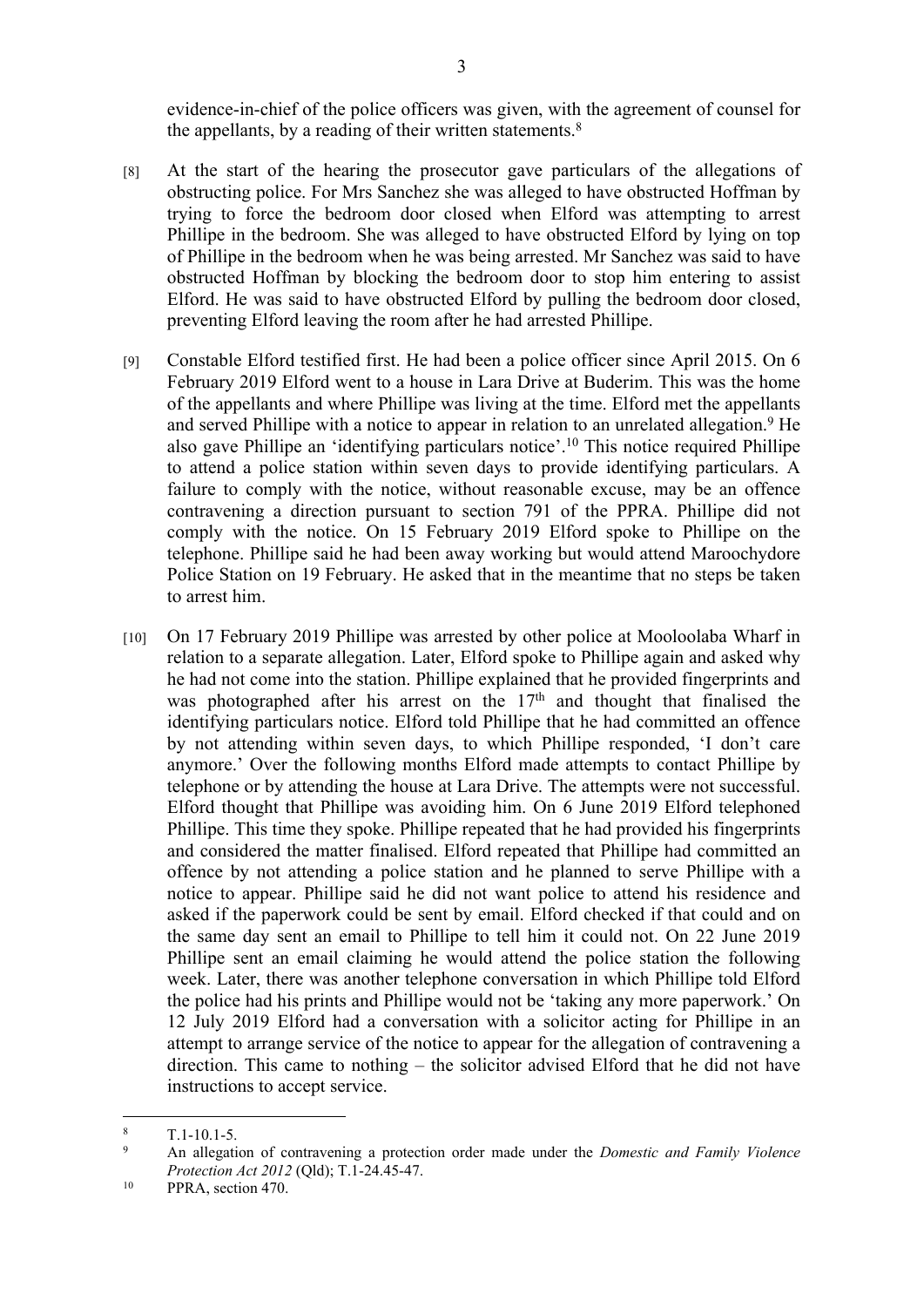[11] By 29 July 2029 Elford had decided he would arrest Phillipe in relation to the allegation of contravening a direction as Elford thought Phillipe was being deliberately evasive.<sup>11</sup> He believed he had to the authority to arrest Phillipe pursuant to section 365 of the PPRA. Elford and Hoffman went to the house at Lara drive, arriving at about 8.20 pm. Each officer recorded the events on their body-worn cameras. The videos recorded by the officers were tendered at the hearing. What can be seen on the videos was summarised by the respondent. The appellants accept the summary is sufficiently accurate, something I have confirmed by watching the videos myself. The summary is it out below. I have added some comments about things I heard or saw in the videos, and I have removed the paragraph numbering of the original.

> The officers approached the front door. They saw lights on in the house, overheard voices coming from inside and the sound of a television. They knocked several times and observed the lights turn off, the sound of voices reduced to a whisper and the television was turned off or muted.<sup>12</sup> They suspected Phillipe was inside and avoiding them.

> Officer Elford remained at the front door. Officer Hoffmann went to the back of the house, through a gate that was ajar, to the back veranda.

> Mr Sanchez came out and Officer Hoffmann advised him why he was there. Officer Hoffmann mistook Mr Sanchez for Phillipe and advised him he was there to arrest him. Mr Sanchez walked towards the house, while making a phone call, and gestured Officer Hoffmann towards the back door of the house.<sup>13</sup> This gesture can be seen in the BWC [body worn camera] footage (Magistrates Court Exhibit 2).

> Officer Elford joined them on the back veranda and observed Phillipe inside the house.

> Various conversations took place on the veranda. The officers explained to the appellants several times why they were there and the offence they were investigating. They asked several times for Phillipe to be brought outside. Mrs Sanchez stood in the doorway and continually told the officers to leave and move away from the door. When she asked for their paperwork / warrant, Officer Hoffmann advised they did not have a warrant and they did not need one and had a right to enter the house to arrest Phillipe.

[12] I interpolate at this point an observation. When I watched the videos, I saw and heard Mrs Sanchez, as soon as she came out to the back deck, saying, 'This is private property, you have no right to be here.' She also said, in what I think was an aggressive tone, 'Can you get off my deck?' Hoffman said, 'We have power of entry. Can you tell your son if he comes out, we don't need to go inside?'

> Mrs Sanchez told the officers she was closing the door as there were children inside. The officers observed she had her hand on the locking mechanism and believed she was going to close and lock the door to prevent them from entering. The officer reached out and grabbed the door and slid it open. Mrs Sanchez stood in the doorway, physically blocking their entry, with her arms outstretched. Officer Hoffmann

 $11$  T.1-19.8-12.

<sup>12</sup> This cannot actually been seen and heard on the videos, but there was unchallenged evidence to the same effect: T.1-44.31-32.

<sup>&</sup>lt;sup>13</sup> The respondent did not suggest this was an invitation to the police to enter the house.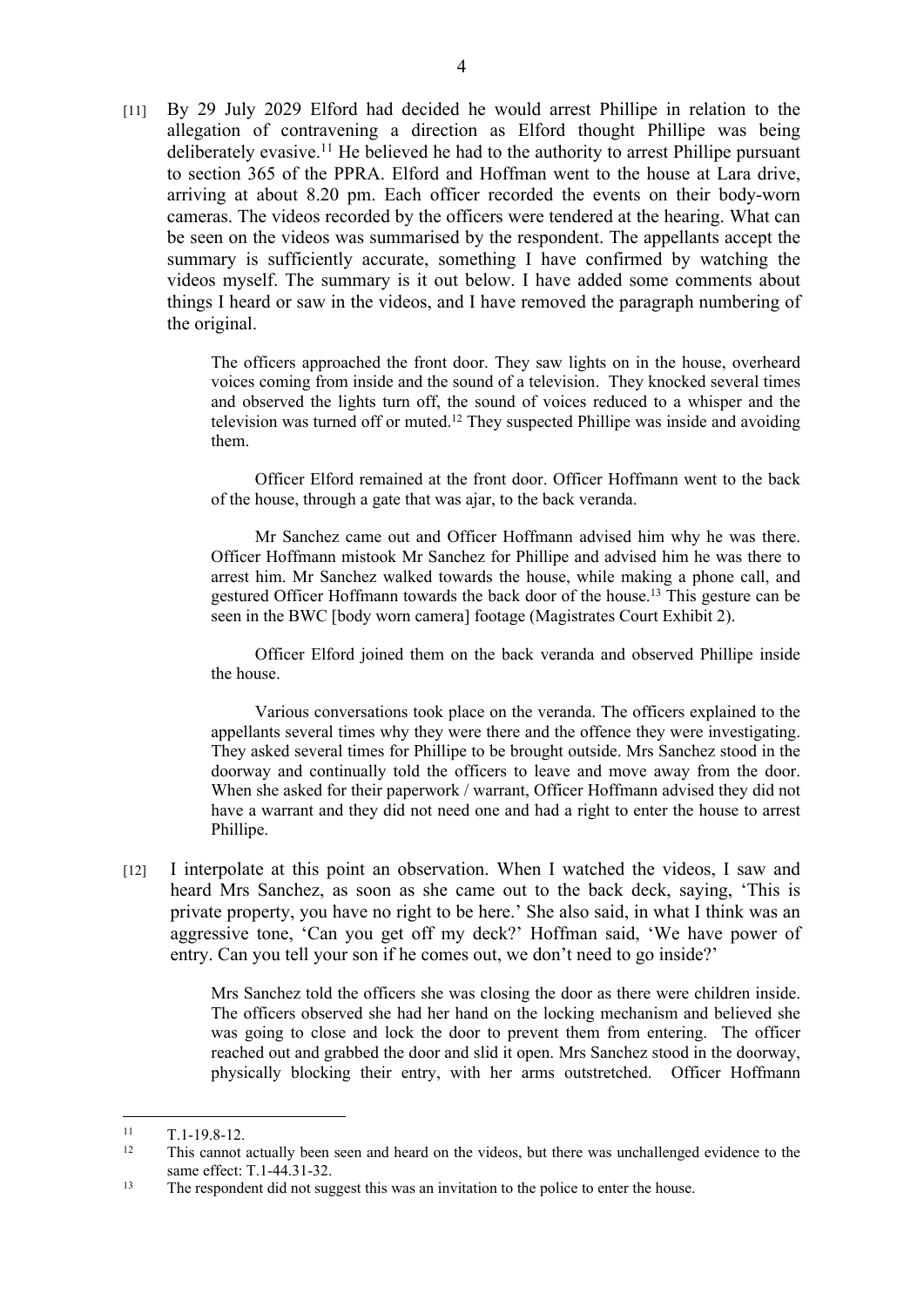cautioned her to move aside but she refused. He used minimal force to break her grip on the doorway and entered the house. Officer Elford followed him inside.

[13] At the point just before Hoffman slid open the door and entered the house I heard him say, 'Tell him to come out now or I'm going to come in there and bring him out.' Mrs Sanchez said, 'Well, you can't. This is my house.' As Hoffman moved toward the bedroom Mrs Sanchez can be heard saying loudly, 'If you go near my kids I'll fucking kill you,' and, 'Get out of my house.'

> The officers went to the bedroom and saw Phillipe. The appellants pushed past the officers and stood in the bedroom doorway, blocking their entry. Phillipe moved back inside the room. The officers pushed past the appellants and entered the bedroom. The lights were off and it was dark. As they tried to arrest Phillipe and handcuff him, Mrs Sanchez stood between them and Phillipe. She used one hand to push Officer Elford (in the chest) away and one hand to grab onto Phillipe.

> When Phillipe was handcuffed, Mrs Sanchez pushed Officer Elford in the chest and shoulders several times. He grabbed her wrists in an attempt to stop her and she headbutted him in the chest. He pushed her onto the bed which was directly behind her. Mr Sanchez hit him on the shoulder and Officer Elford moved him to the bed also. Mr Sanchez then left the room and closed the bedroom door, preventing them from leaving.

> The officers pried open the door and walked Phillipe to the front door. The appellants continued to verbally abuse and threaten the officers. Mrs Sanchez tried to push past Officer Hoffmann, he put out his arm to prevent her from getting past and instructed her to move away several times. She told him to "fuck off" and continued past him. Officer Elford unlocked the front door and opened it. As he did so, Mrs Sanchez pushed past him, pushed him away and slammed the door shut with her body weight. Officer Hoffmann grabbed her sleeve and pulled her aside. She struck the wall and fell to the ground. The officers opened the door and escorted Phillipe to the police car.

- [14] I note that immediately before Mrs Sanchez fell to the ground she was yelling profanities and other abuse at the police officers, as was Mr Sanchez. In the case of Mr Sanchez he was doing so while pointing a finger at Hoffman.
- [15] In cross-examination Elford accepted the following propositions. Between 12 and 29 July 2019 he took no steps to contact Phillipe or to obtain a warrant for his arrest. Obtaining an arrest warrant was not an unduly burdensome process. Elford thought he had the power to arrest Phillipe without warrant and went to the house on 29 July for that purpose. He did not think the offence of contravening a direction was a serious offence.<sup>14</sup> Elford suspected Phillipe was inside the house and when there was no response to his knocks on the front door, he considered he was authorised to go around to the back of the house. After speaking to the appellants on the back deck, Elford entered the house as he had 'made and exhausted all other attempts and enquiries to have Phillip … attend the station'.<sup>15</sup> Elford considered he had used the minimum force necessary in the circumstances.<sup>16</sup> He agreed that Mrs Sanchez made many requests for the police officers to leave the house. Elford testified:

 $14$  T.1-34.25-26.<br>15 T.1.21.22.26

 $T.1 - 31.23 - 26.$ 

<sup>16</sup> T.1-32.8-9.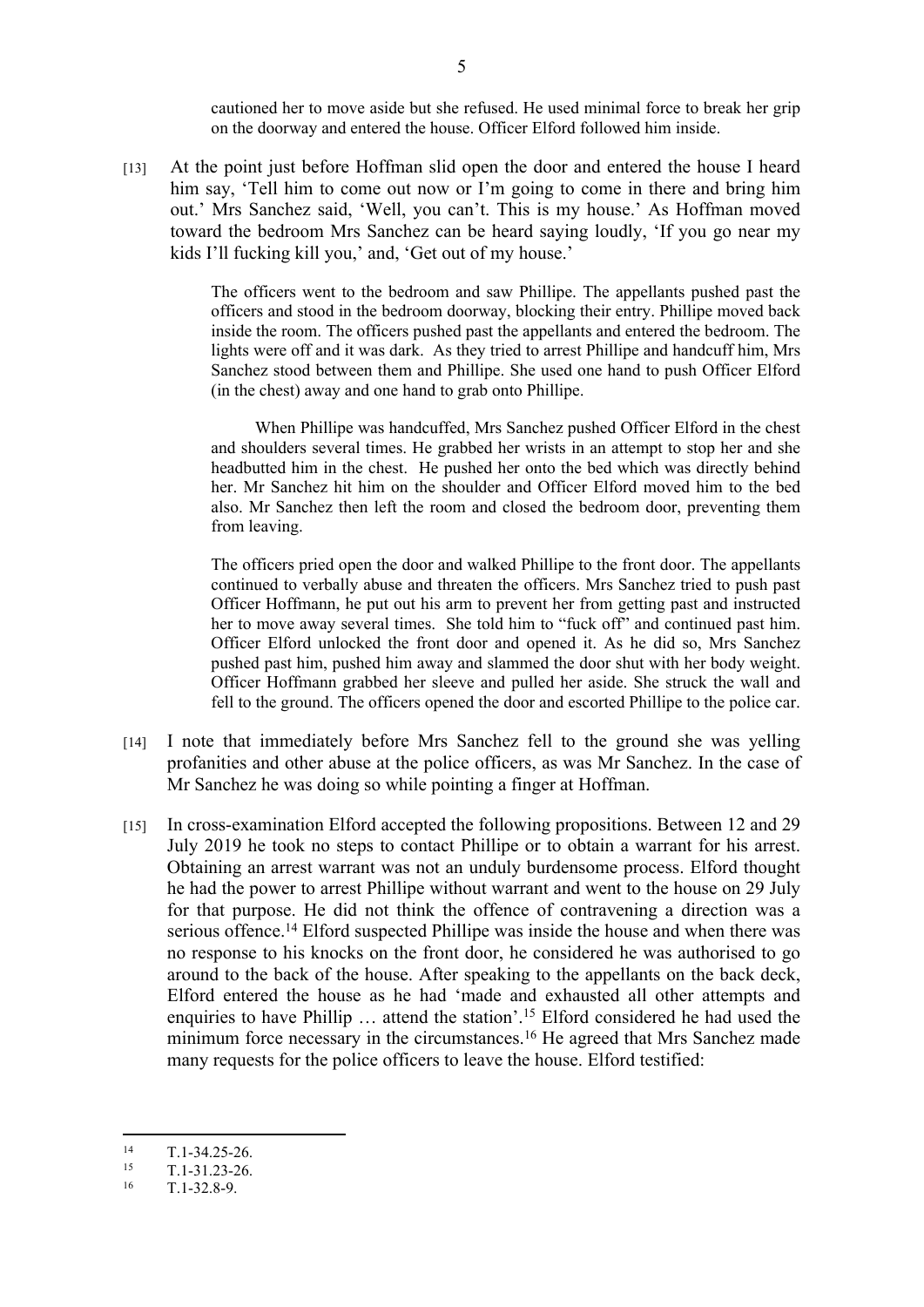[W]e used minimal force to push past Rona to break her grip, because communication had failed. We'd given her multiple instructions to remove herself from the doorway. She continued to refuse. Despite Senior Constable Hoffman standing right in front of her and again instructing her to move away, she's completely not complied, therefore, we had to use minimal force to break her grip and move into the dwelling.<sup>17</sup>

- [16] Senior Constable Hoffman had been a police officer since September 2002. He was not involved with the Sanchez family until the events of 29 July 2019. His evidence was to the effect that after arriving at the house in Lara Drive he and Elford went to the front door. They could hear movement and people talking inside the house. When Elford knocked on the door, the voices went quiet and lights were turned off inside the house. Hoffman's actions were recorded on his camera and are summarised above.
- [17] As the police officers were talking to Mrs Sanchez on the back deck she began to close the door. Hoffman thought she was going to close and lock the door and so moved to keep the door open. Mrs Sanchez tried to hold the door with her body across the doorframe. Hoffman forced his way past her into the house and moved toward the bedroom where he could see Phillipe.<sup>18</sup> He described the resistance the police encountered in the following terms:

[T]here was a lot of barriers. Even just effecting the arrest [of Phillipe]. There was obviously a struggle there with Rona grabbing hold of his arms, pulling him away. He was pulling away. As we've gone to leave the room, Louis has shut the door on us, enclosed us in the room. There was no lights on. In the dark. It was quite – the door was held shut with such force that both Senior Constable Elford and myself had to grab the doorhandle itself from inside. I think Peter might have had two hands on the doorknob at that time and I had one, and we had to both pull the door as hard as we could to open and ajar slightly. We've got it possibly about six inches/150 mil open, then Rona has come across and she's put her body weight onto the doorframe and tried to close the door on us again. Elford's pushed her away from the door so we could get out of the room.<sup>19</sup>

[18] Hoffman considered he used the least level of force possible in the circumstances by only pushing or pulling the appellants.<sup>20</sup> In cross-examination Hoffman said he understood the police were authorised by the PPRA to enter the dwelling and arrest Phillipe without a warrant. He explained police went there to arrest Phillipe because they had exhausted other avenues to commence proceedings against him for allegedly contravening a direction.

### **The arguments on the appeals against conviction**

[19] The appellants submit, as they did before the Magistrate, that the power to arrest a person without a warrant given by section 365 is only to be exercised only where it is impractical to obtain an arrest warrant. It is submitted that 'the PPRA is structured in such a way that the starting point must be that police who make the determination to arrest a citizen ought to do so under warrant.'<sup>21</sup> The appellants say that as the police could have, but did not, obtain an arrest warrant they were not entitled to act

 $17$  T.1-35.7-12.<br>  $18$  T.1-45.1-20

 $\frac{18}{19}$  T.1-45.1-20.

 $\frac{19}{20}$  T.1-46.1-12.

 $T.1-47.5-7.$ 

<sup>&</sup>lt;sup>21</sup> Written submission on behalf of the appellants, p. 5, paragraph 12.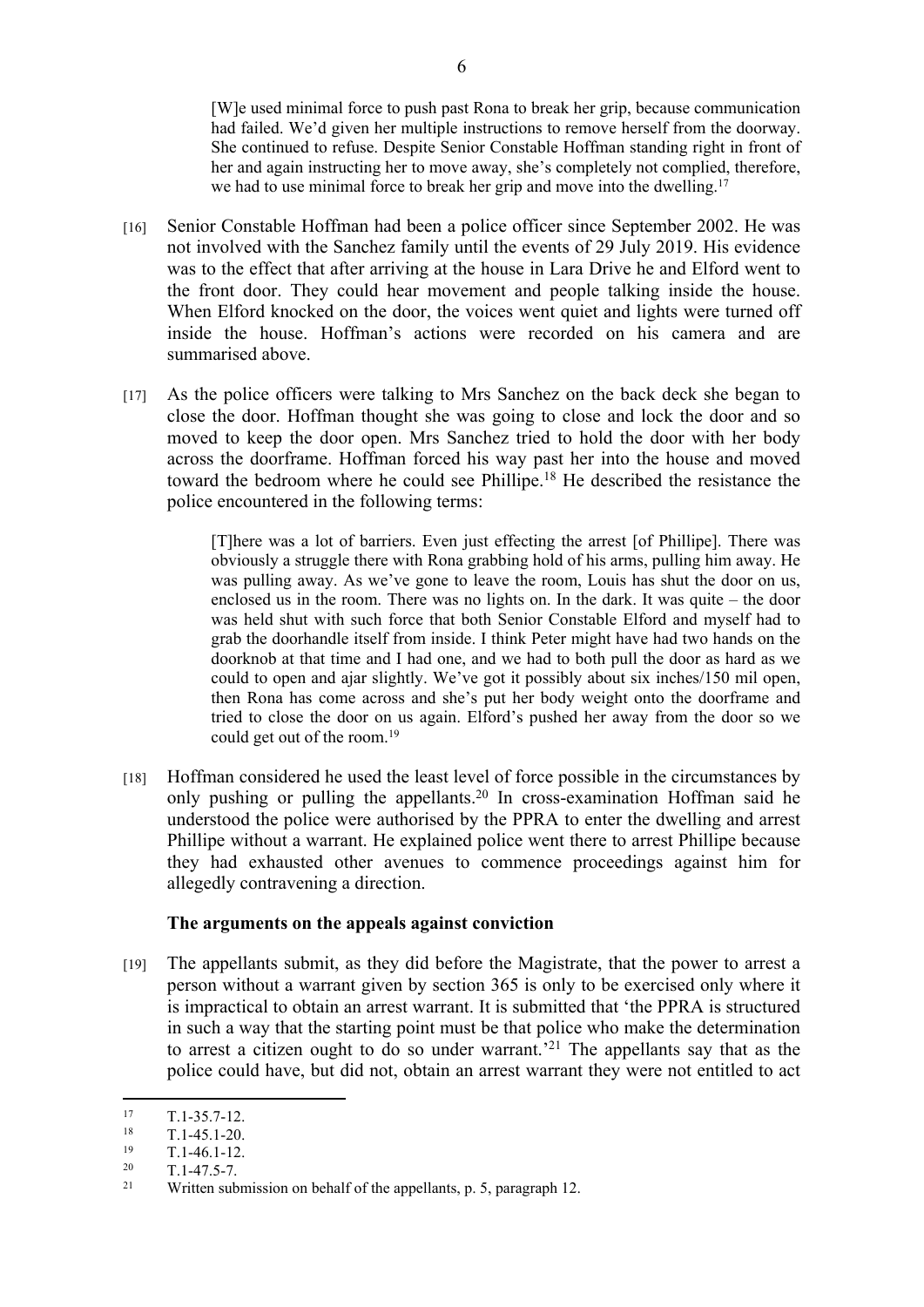pursuant to section 365. It follows that the police were not acting in the execution of their duty at the time of these events and the prosecution had failed to prove an essential element of the alleged offences. To support this proposition the appellants rely upon a number of decisions from other jurisdictions dealing with the power of arrest at common law.

- [20] The alternative argument of the appellants is that the force used by the police officers was more than reasonably necessary. If this were the case the actions of the police were not authorised by section 615 and they were not acting in the execution of their duty.
- [21] The respondent's argument is that the plain words of section 365 authorised the police to arrest Phillipe without warrant and the force they use in the exercise of this power was no more than reasonably necessary.

#### **Consideration**

[22] The proper starting point for any analysis of the appellants' arguments is the legislation, rather than the common law. The relevant provisions of the PPRA are set out below.

#### **5 Purposes of Act**

The purposes of this Act are as follows—

- (a) to consolidate and rationalise the powers and responsibilities police officers have for investigating offences and enforcing the law;
- (b) to provide powers necessary for effective modern policing and law enforcement;
- (c) to provide consistency in the nature and extent of the powers and responsibilities of police officers;
- (d) to standardise the way the powers and responsibilities of police officers are to be exercised;
- (e) to ensure fairness to, and protect the rights of, persons against whom police officers exercise powers under this Act;
- (f) to enable the public to better understand the nature and extent of the powers and responsibilities of police officers;
- (g) to provide for the forced muster of stray stock.

#### **21 General power to enter to arrest or detain someone or enforce warrant**

- (1) A police officer may enter a place and stay for a reasonable time on the place—
	- (a) to arrest a person without warrant …
- (2) If the place contains a dwelling, a police officer may enter the dwelling without the consent of the occupier to arrest or detain a person only if the police officer reasonably suspects the person to be arrested or detained is at the dwelling.
- …
- (3) A police officer who enters a place under this section may search the place for the person.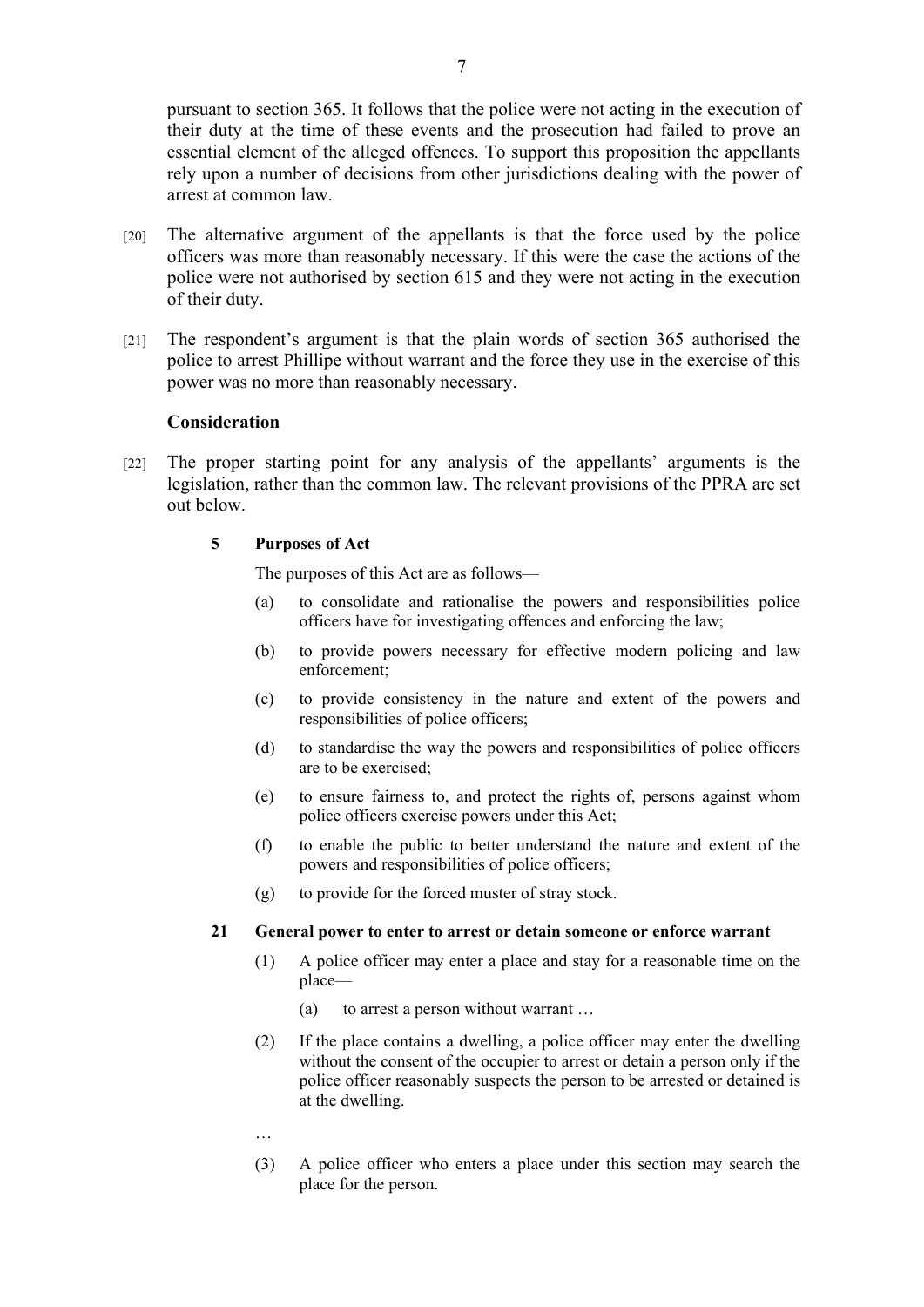#### **365 Arrest without warrant**

…

- (1) It is lawful for a police officer, without warrant, to arrest an adult the police officer reasonably suspects has committed or is committing an offence if it is reasonably necessary for 1 or more of the following reasons—
	- (a) to prevent the continuation or repetition of an offence or the commission of another offence;
	- (b) to make inquiries to establish the person's identity;
	- (c) to ensure the person's appearance before a court;
	- (d) to obtain or preserve evidence relating to the offence;
	- (e) to prevent the harassment of, or interference with, a person who may be required to give evidence relating to the offence;
	- (f) to prevent the fabrication of evidence;
	- (g) to preserve the safety or welfare of any person, including the person arrested;
	- (h) to prevent a person fleeing from a police officer or the location of an offence;
	- (i) because the offence is an offence against section 790 or 791;
	- (j) because the offence is an offence against the Domestic and Family Violence Protection Act 2012, section 177, 178 or 179;
	- (k) because of the nature and seriousness of the offence;
	- (l) because the offence is—
		- (i) an offence against the Corrective Services Act 2006 , section 135 (4) ; or
		- (ii) an offence to which the Corrective Services Act 2006 , section 136 applies.

#### **615 Power to use force against individuals**

(1) It is lawful for a police officer exercising or attempting to exercise a power under this or any other Act against an individual, and anyone helping the police officer, to use reasonably necessary force to exercise the power.

*Example*—

A police officer may use reasonable force to prevent a person evading arrest.

- (2) Also, it is lawful for a police officer to use reasonably necessary force to prevent a person from escaping from lawful custody.
- (3) The force a police officer may use under this section does not include force likely to cause grievous bodily harm to a person or the person's death.
- [23] The PPRA has been described as a Code.<sup>22</sup> The purposes set out in section 5 are consistent this view. The proper approach to construing such a statute does not

<sup>22</sup> *Wright & Anor v Queensland Police Service and Ors* [2002] QSC 46, [30].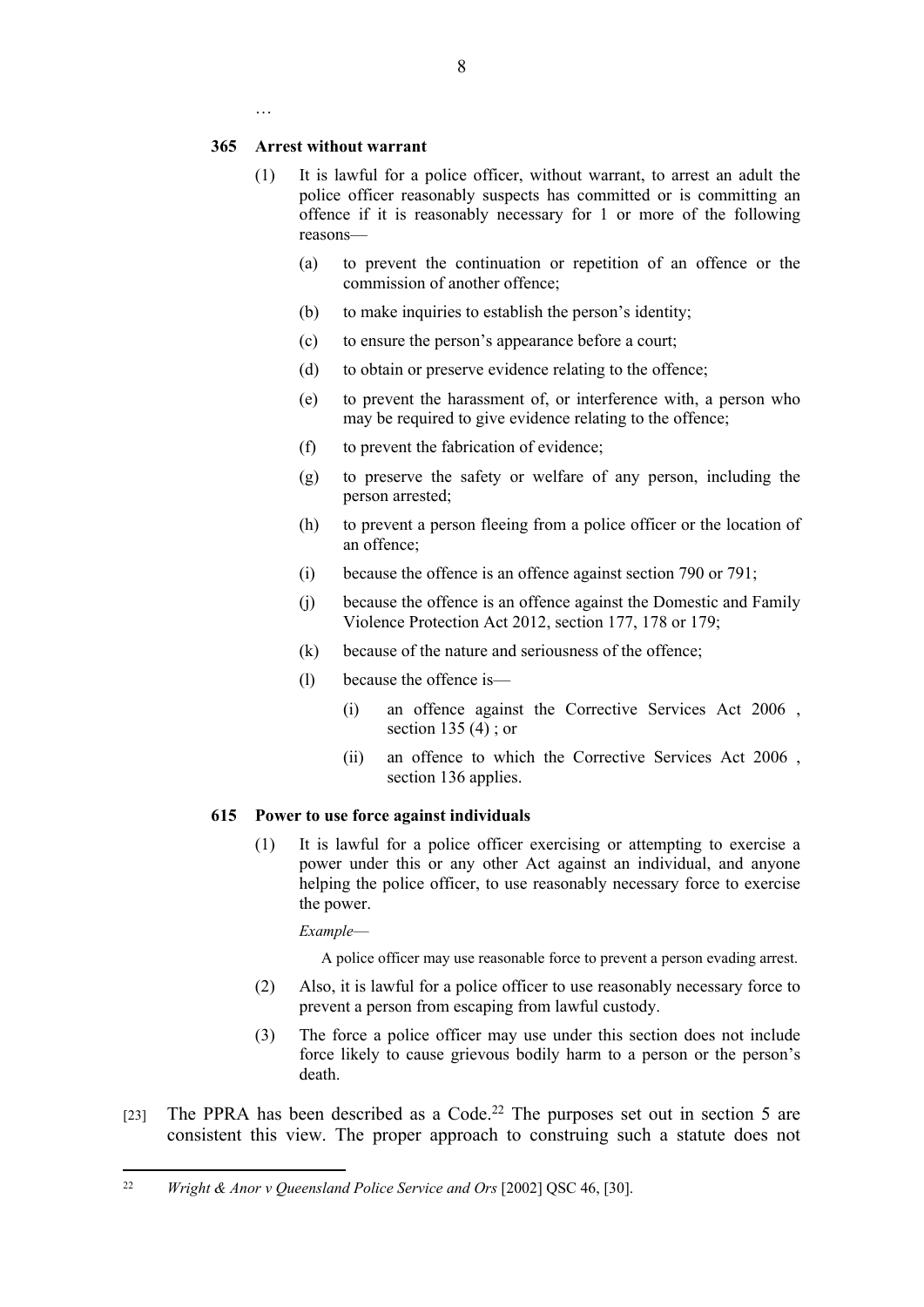involve divining the common law to see if the words of the statute will bear the same interpretation. Recently, in *Namoa v The Queen*, <sup>23</sup> Gleeson J, with whom the other members of the High Court agreed, stated:

A code is to be construed according to its natural meaning and without any presumption that its language was intended to do no more than restate the common law. The common law cannot be used to supply the meaning of a word used in a code except where the word has a well-established technical meaning under the preexisting law and the code uses that word without definition, or it appears that the relevant provision in a code is ambiguous. The common law cannot be invoked in the interpretation of a code for the purpose of creating an ambiguity.<sup>24</sup>

[24] It is with this approach in mind that section 365 must be considered. The words of the section relevant to these proceedings are as follows:

> [W]ithout warrant, to arrest an adult the police officer reasonably suspects has committed or is committing an offence if it is reasonably necessary … because the offence is an offence against section 790 or 791.

- [25] Apart from section 615, there are no other qualifications expressed in the statute to the exercise of the power. For instance, there is no hierarchy of provisions requiring a police officer to consider the appropriateness of various steps before proceeding to arrest a person without warrant. The only qualification to the power of a police officer to arrest, without warrant, a person they reasonably suspect has committed an offence against section 791 is that the arrest is 'reasonably necessary'. The respondent, faintly, advanced an argument that the qualifying words 'reasonably necessary' did not apply to section 365(1)(i). It was said the choice of language in the provision – 'because the offence' – amounted to a deeming provision. That is, if a police officer suspects a person has committed an offence against section 790 or 791, it will always be reasonably necessary to arrest the person without warrant.
- [26] There are at least two reason why this argument should not be accepted. First, it overlooks section  $365(1)(k)$ . The terms of this subsection – 'because of the nature and seriousness of the offence' – call attention to the qualities of the offence the police suspect has been, or will be, committed. That is, if section  $365(1)(k)$  is said to be engaged, it is necessary to consider the qualities of the offence to answer the question of whether arrest without warrant is reasonably necessary. Section  $365(1)(k)$  is not a deeming provision. To read section  $365(1)(i)$ , which is syntactically the same, as producing a different result – one that ignores the words 'reasonably necessary' earlier in the section – would be inconsistent. The construction proposed by the respondent would also have the result that, as long as a police officer reasonably suspected a person had committed any of the offences identified in subsections (i), (j), or (l), they could arrest the person without warrant, no matter how unnecessary that might be. Had this result been the intention of parliament it is to be expected clear language to that effect would have been used.<sup>25</sup>
- [27] Secondly, there is much in the text of the section, read as a whole, to support the appellants' contention that the circumstances where arrest without warrant would be

<sup>&</sup>lt;sup>23</sup> [2021] HCA 13.<br><sup>24</sup> *Names y The O* 

<sup>24</sup> *Namoa v The Queen* [2021] HCA 13, [11]. Internal citations omitted. See also *Stuart v The Queen* (1974) 134 CLR 426, 437.

<sup>25</sup> *Whitelaw v O'Sullivan* [2010] QCA 366, [27].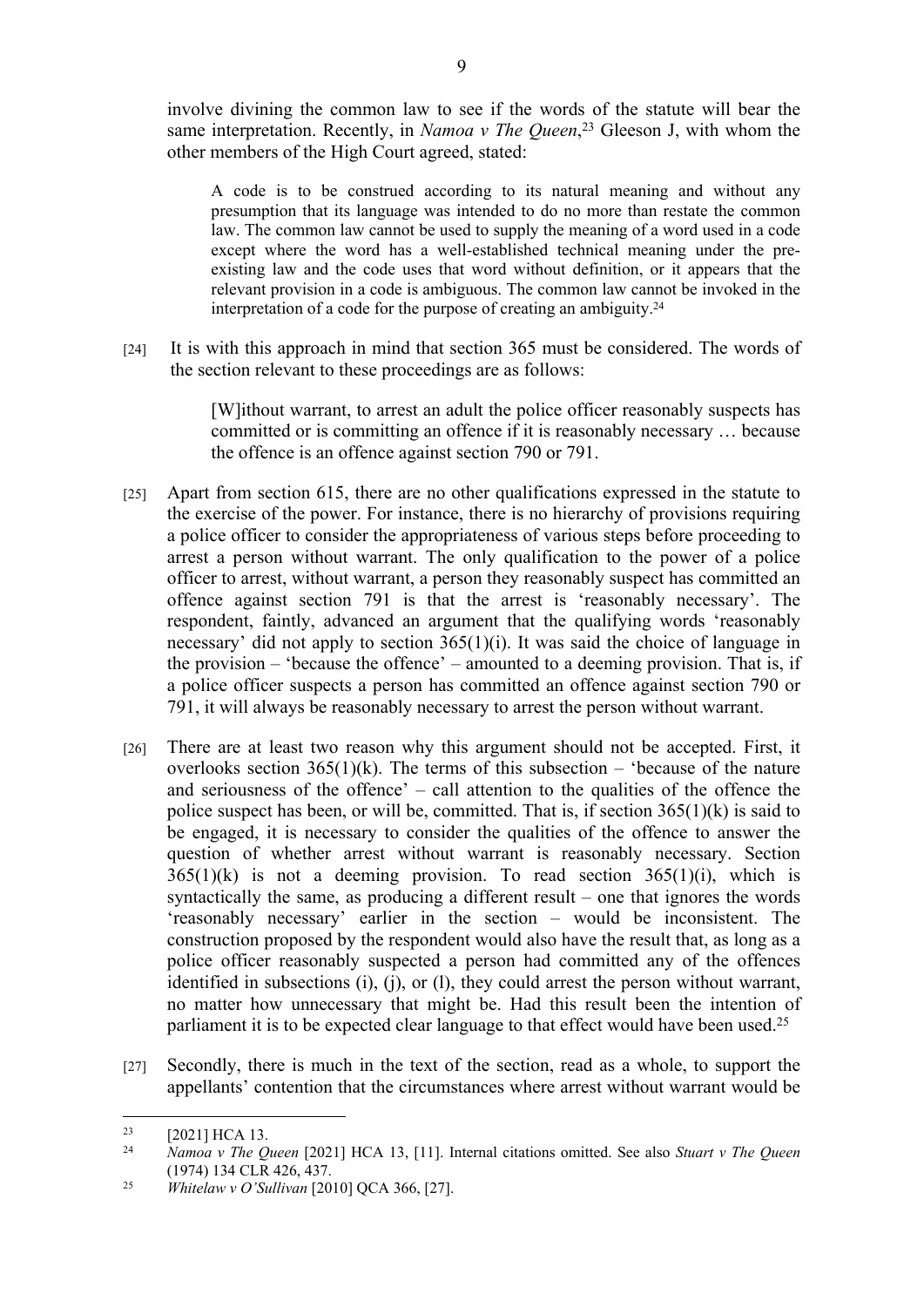reasonably necessary all involve some sort of exigent reason. Almost all of the 'reasons' set out involve what would usually be a situation of some urgency – to ensure a person's appearance before court, obtain or preserve evidence, or to prevent a person fleeing. Other situations of less urgency can be imagined, but this common thread is instructive. It suggests that section  $365(1)(i)$  should not be singled out as a deeming provision, and that it remains necessary to consider if arrest without warrant was reasonably necessary even if the alleged offence is one contrary to section 790 or 791. It is in this context the actions of the police, and the arguments of the appellants, are to be assessed.

- [28] It was not in dispute that the police officers reasonably suspected Phillipe had committed an offence contrary to section 791 of the PPRA. The appellants' arguments centred on whether arrest without warrant was reasonably necessary. They pointed to other options available to the police. One was to try to obtain an arrest warrant. Another was to attend the house at Lara Drive to give Phillipe a notice to appear. Yet another option was to continue attempts to negotiate an arrangement with Phillipe so that proceedings for contravening a direction could be commenced. Each of these can be accepted as options the police may have pursued. But the mere availability of an option does not itself make arrest without warrant unreasonable. By late July 2019, the situation was such that it was reasonably necessary for the police to take the steps they did. The conduct of Phillipe was enough to permit the police to conclude that he was being deliberately uncooperative. He had stopped communicating with police and in June told police he did not want them to attend his home. The 'cat and mouse' games had been going on for some months. The only reasonable conclusion to reach in the circumstances is that it was necessary to arrest Phillipe. The only remaining question was whether that should be with or without warrant. Either process was likely to have produced the same result. There is nothing about the unchallenged facts that favoured arrest with a warrant over arrest without. I am satisfied that it was reasonably necessary to arrest Phillipe without warrant.
- [29] Section 21 of the PPRA was then engaged. The police officers were permitted to 'enter a place and stay for a reasonable time … to arrest a person without warrant'. They could 'enter the dwelling without the consent of the occupier to arrest or detain the person only if the officer reasonably suspects the person to be arrested or detained is in the dwelling'. There is no dispute that the police officers saw Phillipe inside the house and knew, rather than just suspected, he was inside. Of course, in exercising this power, the police could only use 'reasonably necessary' force, pursuant to section 615. The section 'is intended to regulate the use of force in the exercise of the powers conferred upon police officers elsewhere in the Act'.<sup>26</sup> Whether or not force used by a police officer was reasonably necessary is to be determined objectively, having regard to all of the relevant circumstances. It does not depend upon the subjective view of a police officer.<sup>27</sup>
- [30] Having considered the statutory framework and the evidence, I am satisfied the police did not use more force than was reasonably necessary. The tone of the police remained measured throughout the events. This may be contrasted to the behaviour of the appellants, in particular Mrs Sanchez. Hoffmann explained, in my view patiently and calmly, why police were at the house. He made it plain that if Phillipe

<sup>&</sup>lt;sup>26</sup> *Whitelaw v O'Sullivan* [2010] QCA 366, [26].<br><sup>27</sup> **Ibid.** [27] See also Commissioner of Police y b

<sup>27</sup> Ibid, [27]. See also *Commissioner of Police v Flanagan* [2018] QCA 109; [2019] 1 Qd R 249, [49].